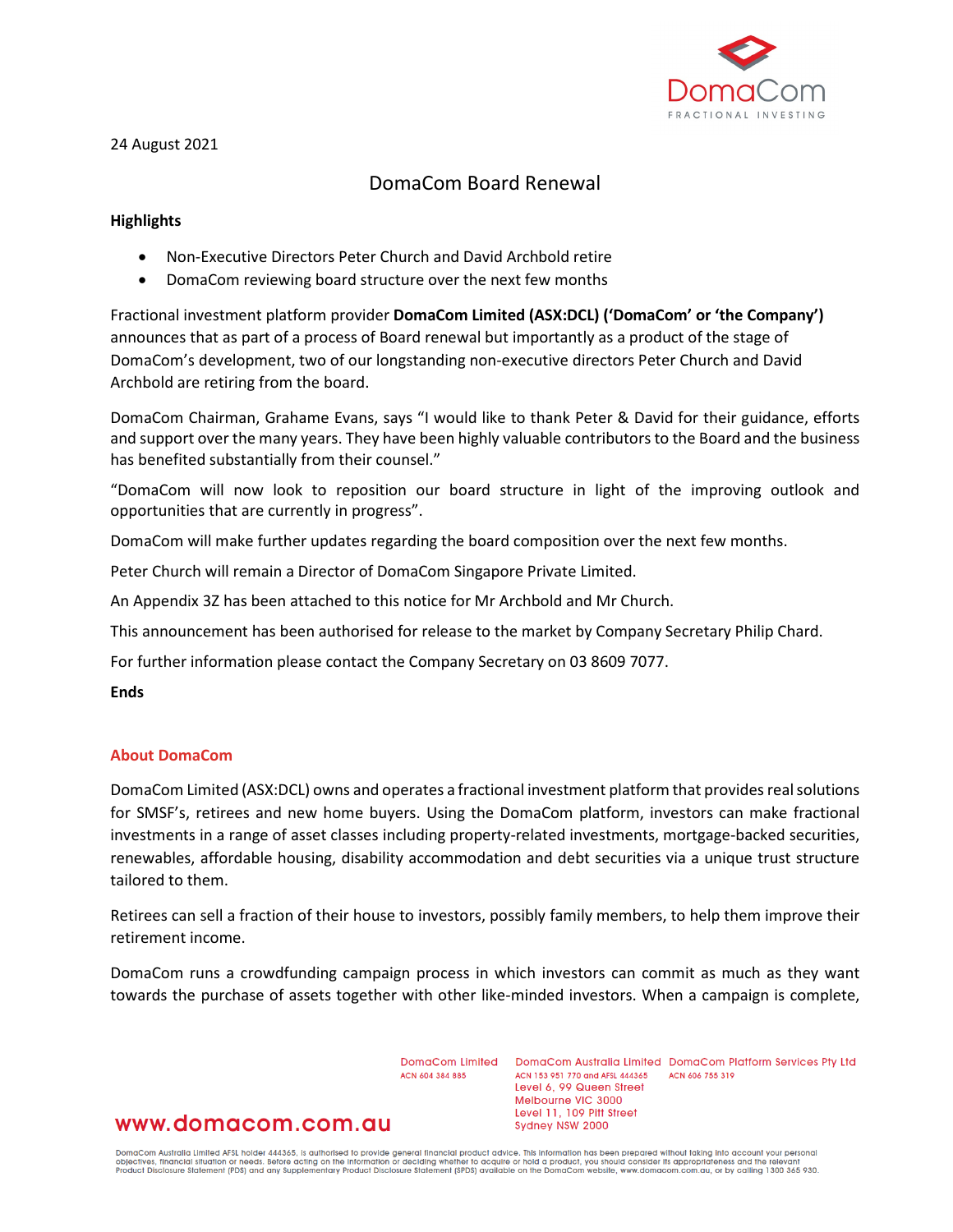DomaCom purchases the asset, places it in a sub-fund, and issues the investors with units in proportion to the amount they invested.

DomaCom's proprietary platform allows Australians to invest in almost any asset class, empowering them to create diversified portfolios with comparatively lower minimum investments and competitive cost structures.

To learn more, please visit: www.domacom.com.au

## **For further information please contact:**

**Arthur Naoumidis** | **CEO** | **DomaCom m** +(61) 411 958 084 | **t** +(613) 9452 0234 | **f** +(613) 8669 1780 **e** [arthur.naoumidis@domacom.com.au](mailto:arthur.naoumidis@domacom.com.au) |**w** [www.domacom.com.au](http://www.domacom.com.au/)

## **Media Relations Enquiries:**

**Warren S Gibson** | Head of Marketing **| DomaCom m** +(61) 412 171 606 | **t** +(613) 9452 0236 | **f** +(613) 8669 1780 **e** [warren.gibson@domacom.com.au](mailto:warren.gibson@domacom.com.au) |**w** [www.domacom.com.au](http://www.domacom.com.au/)

## **Investor Relations Enquiries:**

**Julia Maguire** | The Capital Network **t** +(61) 02 8999 3699 **e** [julia@thecapitalnetwork.com.au](mailto:julia@thecapitalnetwork.com.au)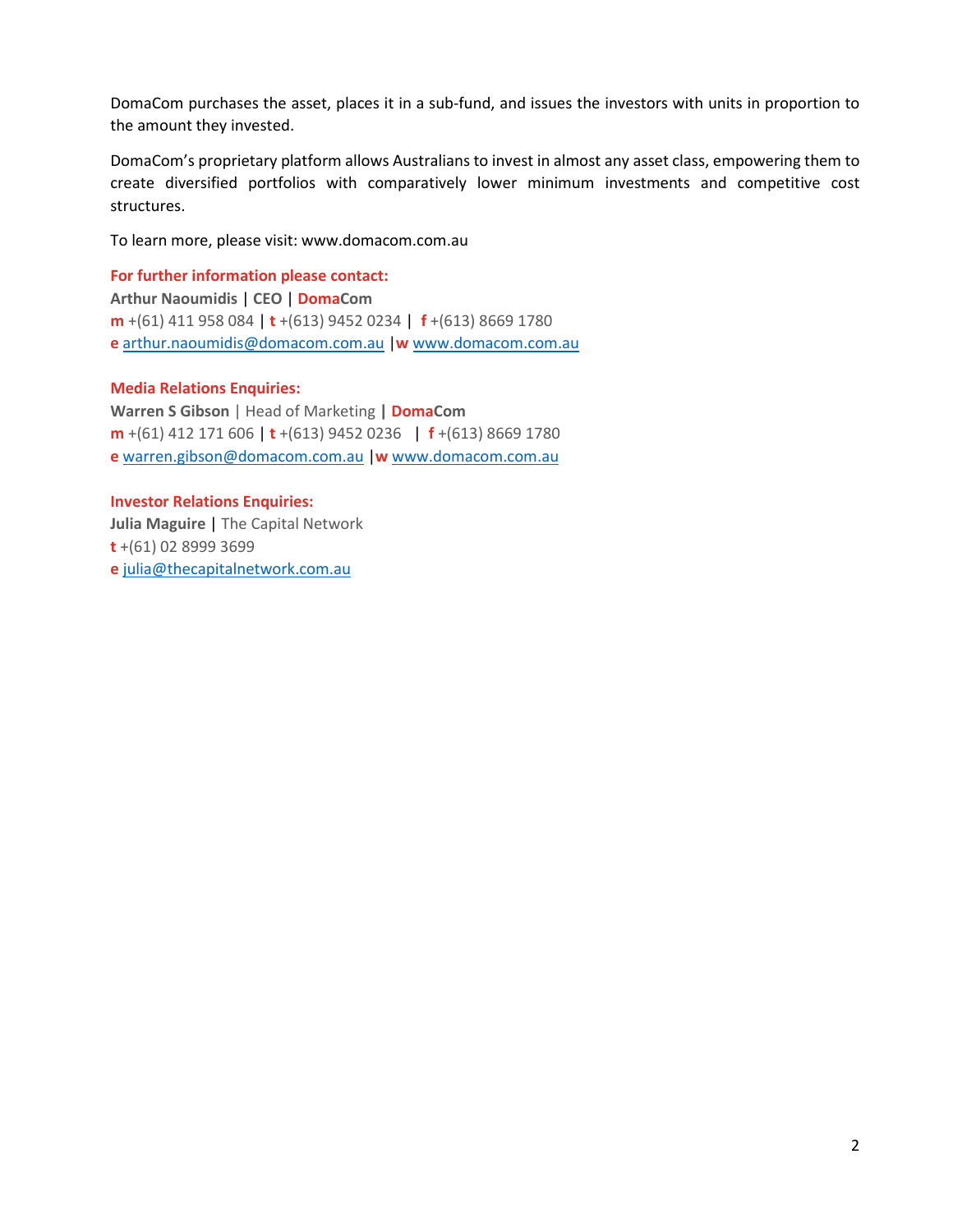*Rule 3.19A.3*

# **Appendix 3Z**

## **Final Director's Interest Notice**

*Information or documents not available now must be given to ASX as soon as available. Information and documents given to ASX become ASX's property and may be made public.*

Introduced 30/9/2001.

| Name of entity DomaCom Limited |
|--------------------------------|
| ABN 69 604 384 885             |

We (the entity) give ASX the following information under listing rule 3.19A.3 and as agent for the director for the purposes of section 205G of the Corporations Act.

| Name of director                         | David Henry Archbold |
|------------------------------------------|----------------------|
| Date of last notice                      | 12 December 2019     |
| Date that director ceased to be director | 24 August 2021       |

#### **Part 1 – Director's relevant interests in securities of which the director is the registered holder** *In the case of a trust, this includes interests in the trust made available by the responsible entity of the trust*

Note: In the case of a company, interests which come within paragraph (i) of the definition of "notifiable interest of a director" should be disclosed in this part.

#### **Number & class of securities**

161,870 Fully Paid Ordinary Shares held directly by David Henry Archbold

<sup>+</sup> See chapter 19 for defined terms.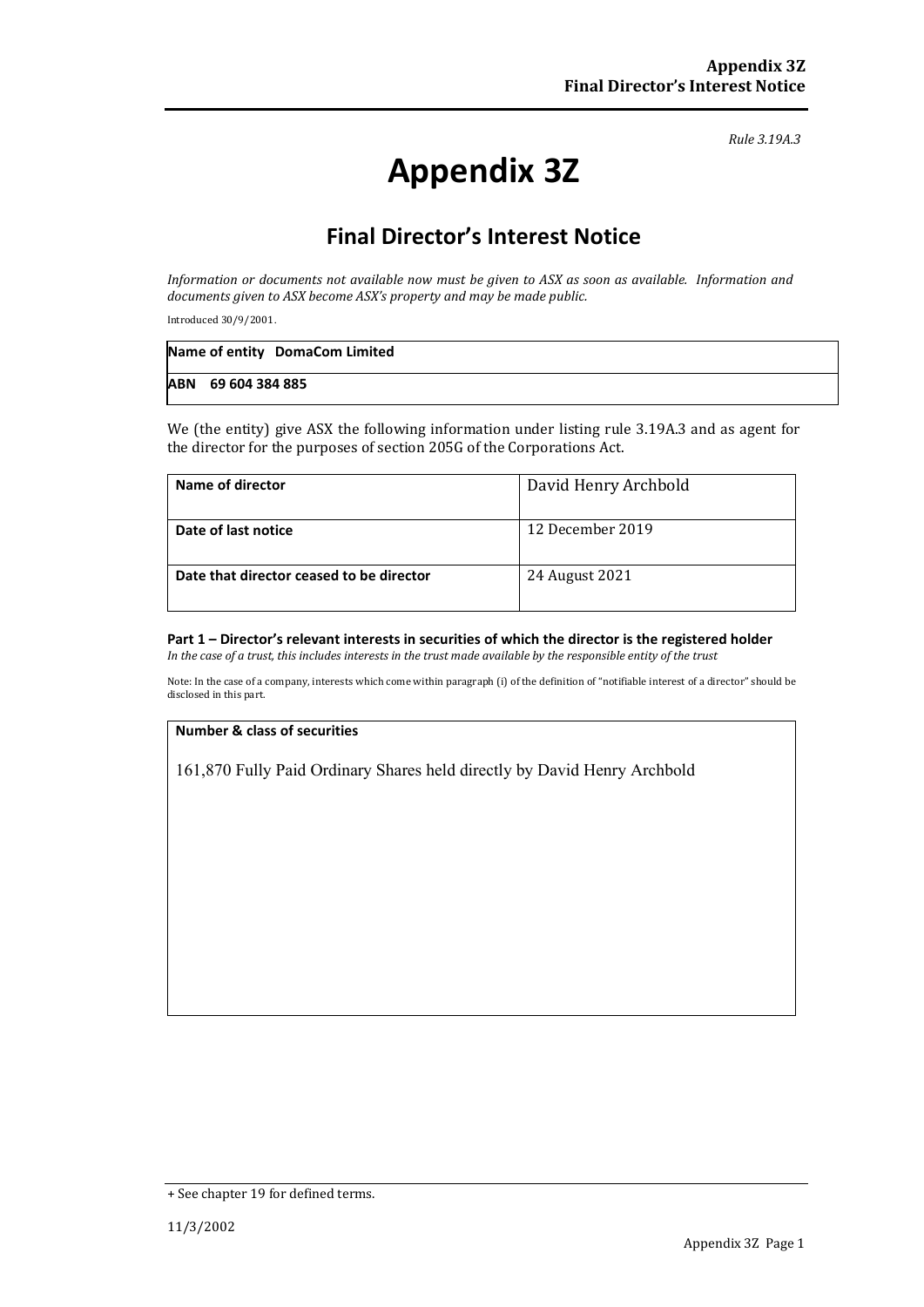## **Part 2 – Director's relevant interests in securities of which the director is not the registered holder**

Note: In the case of a company, interests which come within paragraph (ii) of the definition of "notifiable interest of a director" should be disclosed in this part.

*In the case of a trust, this includes interests in the trust made available by the responsible entity of the trust*

| Name of holder & nature of interest<br>Note: Provide details of the circumstances giving rise<br>to the relevant interest | <b>Number &amp; class of securities</b> |
|---------------------------------------------------------------------------------------------------------------------------|-----------------------------------------|
| Sojene Pty Ltd as trustee of the<br>Archbold Superfund                                                                    | 302,967 Fully Paid Ordinary Shares      |
| Archbold<br>(David<br>Henry<br><b>1S</b><br>beneficiary of the Archbold<br>Superfund)                                     |                                         |

## **Part 3 – Director's interests in contracts**

| <b>Detail of contract</b>                                | N/A |
|----------------------------------------------------------|-----|
| <b>Nature of interest</b>                                | N/A |
| Name of registered holder<br>(if issued securities)      | N/A |
| No. and class of securities to which<br>interest relates | N/A |

<sup>+</sup> See chapter 19 for defined terms.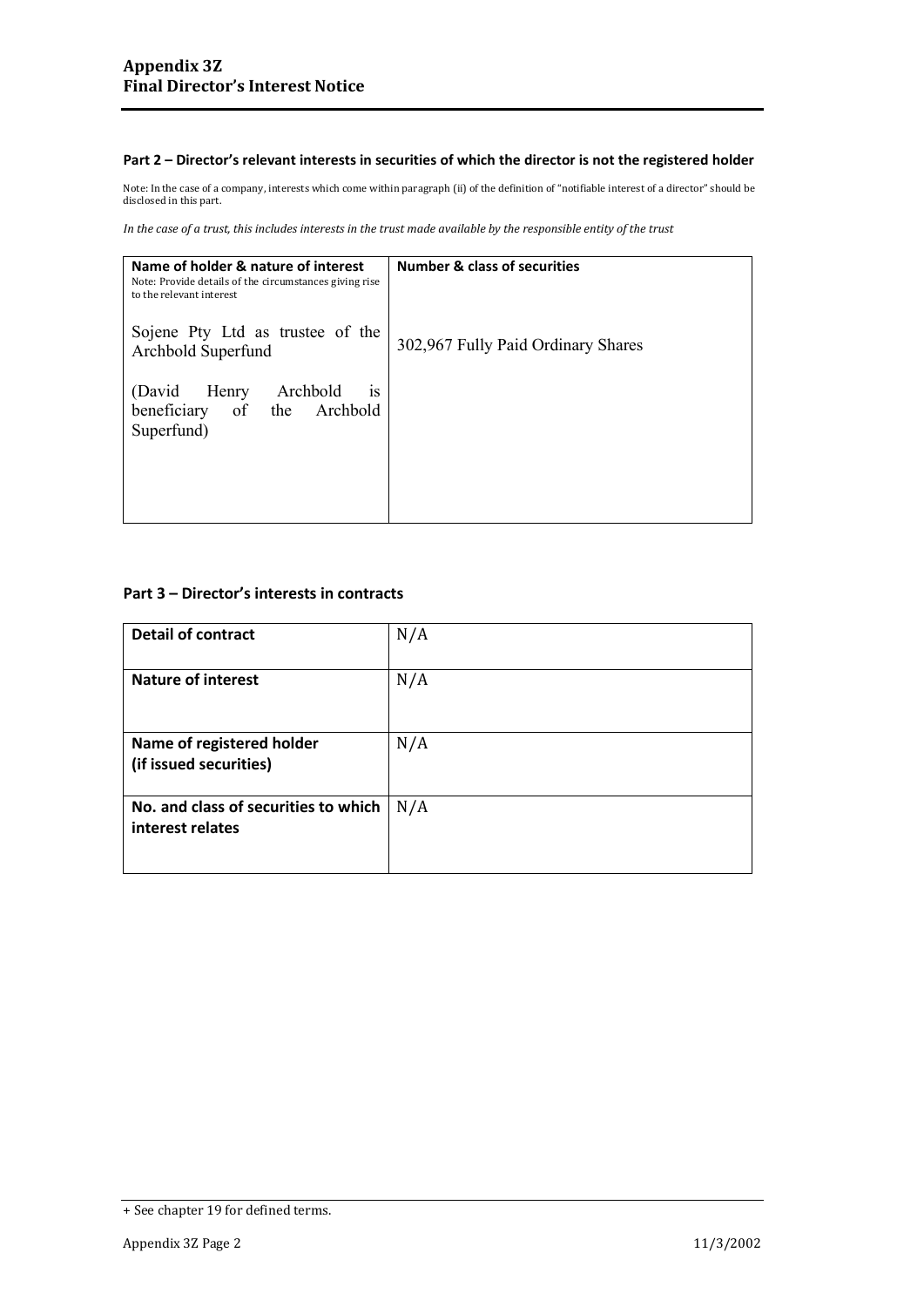*Rule 3.19A.3*

# **Appendix 3Z**

## **Final Director's Interest Notice**

*Information or documents not available now must be given to ASX as soon as available. Information and documents given to ASX become ASX's property and may be made public.*

Introduced 30/9/2001.

| Name of entity DomaCom Limited |
|--------------------------------|
| ABN 69 604 384 885             |

We (the entity) give ASX the following information under listing rule 3.19A.3 and as agent for the director for the purposes of section 205G of the Corporations Act.

| Name of director                         | Peter Campbell Church |
|------------------------------------------|-----------------------|
| Date of last notice                      | 12 December 2019      |
| Date that director ceased to be director | 24 August 2021        |

#### **Part 1 – Director's relevant interests in securities of which the director is the registered holder** *In the case of a trust, this includes interests in the trust made available by the responsible entity of the trust*

Note: In the case of a company, interests which come within paragraph (i) of the definition of "notifiable interest of a director" should be disclosed in this part.

#### **Number & class of securities**

222,178 Fully Paid Ordinary Shares held directly by Peter Campbell Church

<sup>+</sup> See chapter 19 for defined terms.